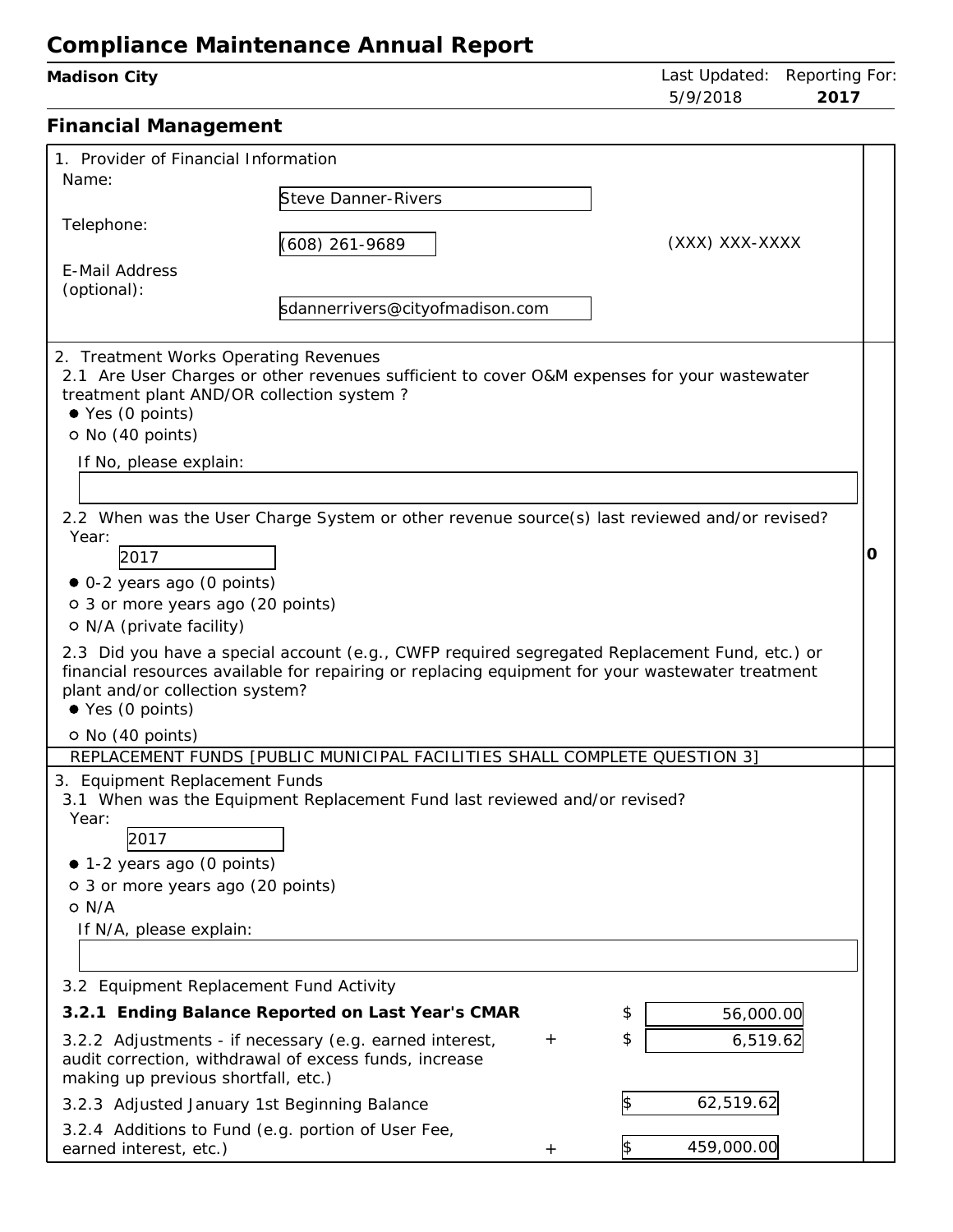| Madison City                                                                                                                                                                                                                                                                                                                                                                                                                                                                                                                                                                                                                                                                                                                                                                                                                                                                                                         | Last Updated:<br><b>Reporting For</b><br>5/9/2018<br>2017 |  |
|----------------------------------------------------------------------------------------------------------------------------------------------------------------------------------------------------------------------------------------------------------------------------------------------------------------------------------------------------------------------------------------------------------------------------------------------------------------------------------------------------------------------------------------------------------------------------------------------------------------------------------------------------------------------------------------------------------------------------------------------------------------------------------------------------------------------------------------------------------------------------------------------------------------------|-----------------------------------------------------------|--|
| 3.2.5 Subtractions from Fund (e.g., equipment<br>replacement, major repairs - use description box<br>$3.2.6.1$ below*)<br>3.2.6 Ending Balance as of December 31st for CMAR<br>Reporting Year                                                                                                                                                                                                                                                                                                                                                                                                                                                                                                                                                                                                                                                                                                                        | 59,016.23<br>462,503.39<br>1\$                            |  |
| All Sources: This ending balance should include all<br>Equipment Replacement Funds whether held in a<br>bank account(s), certificate(s) of deposit, etc.                                                                                                                                                                                                                                                                                                                                                                                                                                                                                                                                                                                                                                                                                                                                                             |                                                           |  |
| 3.2.6.1 Indicate adjustments, equipment purchases, and/or major repairs from 3.2.5 above.<br>Telemetry at Diemer & Lowry; New Pump at Gettle                                                                                                                                                                                                                                                                                                                                                                                                                                                                                                                                                                                                                                                                                                                                                                         |                                                           |  |
| $\frac{1}{2}$<br>3.3 What amount should be in your Replacement Fund?<br>Please note: If you had a CWFP loan, this amount was originally based on the Financial<br>Assistance Agreement (FAA) and should be regularly updated as needed. Further calculation<br>instructions and an example can be found by clicking the SectionInstructions link under Info<br>header in the left-side menu.<br>3.3.1 Is the December 31 Ending Balance in your Replacement Fund above, (#3.2.6) equal to, or<br>greater than the amount that should be in it $(*3.3)$ ?<br>$\bullet$ Yes<br>o No<br>If No, please explain.<br>4. Future Planning<br>4.1 During the next ten years, will you be involved in formal planning for upgrading, rehabilitating,<br>or new construction of your treatment facility or collection system?<br>● Yes - If Yes, please provide major project information, if not already listed below.<br>o No | 0.00<br>O                                                 |  |
| Project<br>Project Description<br>#                                                                                                                                                                                                                                                                                                                                                                                                                                                                                                                                                                                                                                                                                                                                                                                                                                                                                  | Estimated<br>Approximate<br>Construction<br>Cost<br>Year  |  |
| Sewer Impact Fee Districts: This program extends sanitary sewer service to<br>$\mathbf{1}$<br>developing areas of the City that require sewer infrastructure installation.<br>These project locations and schedules are typically development driven and may<br>come up with short notice. Review for planned projects is conducted annually.<br>Amount shown is the estimate for 2018-2023.                                                                                                                                                                                                                                                                                                                                                                                                                                                                                                                         | 8,150,000                                                 |  |
| 2<br>Sewer Reconstruction: This project involves the replacement of older, problematic<br>sewers in coordination with the City's Street Reconstruction and Pavement<br>Management Program or as 'stand alone' projects. Typically this provides for the<br>replacement of clay sewers that are difficult to maintain, nearing the end of their<br>service life, have a significant repair costs, or are undersized.<br>Also, the Sewer Utility encourages residents to replace the portion of their sewer<br>lateral that lies within the public right-of-way by offering to fund 75% of the cost.<br>Six-inch mains under streets that are being reconstructed will be replaced because<br>they do not meet current codes. Sewers beneath streets being resurfaced are<br>evaluated for replacement on a case-by-case basis. Amount shown is the estimate<br>for 2018-2023.                                         | 77,023,400                                                |  |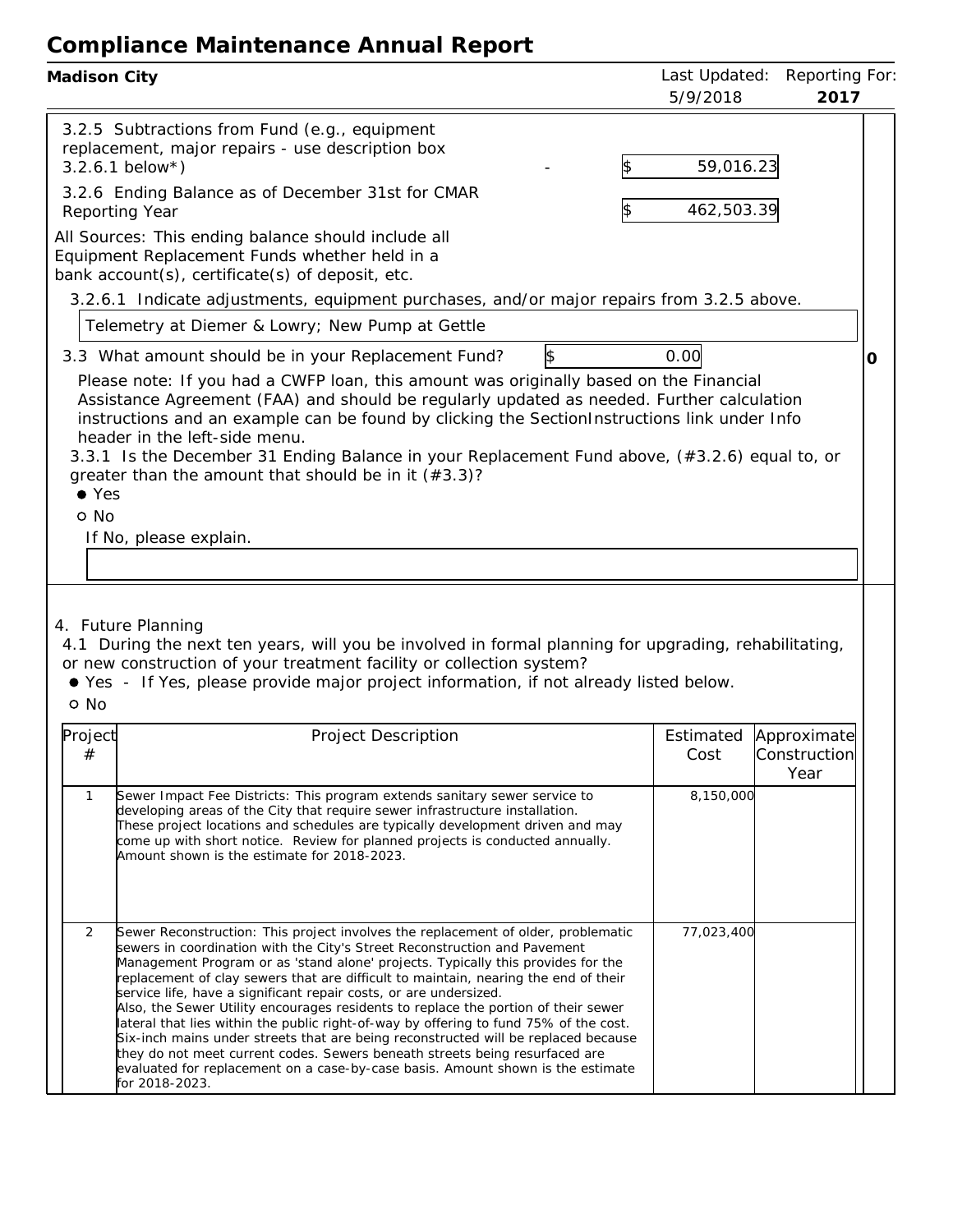| Madison City                             |                                                                                                                                   |                                                                                                                                                                                                                                                                                                                                                                                                                                                                                                                                                                                                                                                                                                                                                                                                                                                                                                                                                                                                                                         | Last Updated:<br>5/9/2018 | Reporting For:<br>2017 |
|------------------------------------------|-----------------------------------------------------------------------------------------------------------------------------------|-----------------------------------------------------------------------------------------------------------------------------------------------------------------------------------------------------------------------------------------------------------------------------------------------------------------------------------------------------------------------------------------------------------------------------------------------------------------------------------------------------------------------------------------------------------------------------------------------------------------------------------------------------------------------------------------------------------------------------------------------------------------------------------------------------------------------------------------------------------------------------------------------------------------------------------------------------------------------------------------------------------------------------------------|---------------------------|------------------------|
| 3<br>4                                   | a focus. Amount shown is the estimate for 2018-2023.                                                                              | Trenchless Sewer Rehabilitations: This program rehabilitates failing sewers that<br>meet certain criteria but do not necessitate the need for a complete replacement by<br>means of open cutting. New technology allows the lining of existing sewer mains<br>using cameras and remote controlled tools. Some are also rehabilitated (or lined)<br>to address inflow and infiltration problems, where clear water flow enters the sewer<br>system, reducing pipe capacity and increasing treatment costs. The amount<br>budgeted will repair approximately seven miles of sewer main at a number of<br>strategically selected locations, based on citywide need. This item may also include<br>replacement of inaccessible sewers by a 'direct bore' method, which is a relatively<br>new technology for replacement of gravity sewer mains. Backyard sewer mains are<br>Citywide Pumping Stations-Emergency Power Stationary Generators: This program<br>funds the installation of emergency power stationary generators at the City's | 10,240,000<br>345,000     |                        |
|                                          | event of a power loss. Amount shown is for 2018-2023.                                                                             | pumping stations. The goal of the program is to ensure continuous service in the                                                                                                                                                                                                                                                                                                                                                                                                                                                                                                                                                                                                                                                                                                                                                                                                                                                                                                                                                        |                           |                        |
|                                          | 5. Financial Management General Comments                                                                                          |                                                                                                                                                                                                                                                                                                                                                                                                                                                                                                                                                                                                                                                                                                                                                                                                                                                                                                                                                                                                                                         |                           |                        |
|                                          | estimates for the five subsequent years for each project.                                                                         | Annually the City of Madison adopts a Capital Budget which funds equipment replacement and<br>infrastructure improvements, listed in a project format. Each project is reviewed and the funding<br>amount for the next budget year is determined. In addition, the budget details future year                                                                                                                                                                                                                                                                                                                                                                                                                                                                                                                                                                                                                                                                                                                                           |                           |                        |
|                                          | ENERGY EFFICIENCY AND USE                                                                                                         |                                                                                                                                                                                                                                                                                                                                                                                                                                                                                                                                                                                                                                                                                                                                                                                                                                                                                                                                                                                                                                         |                           |                        |
| 6. Collection System<br>6.1 Energy Usage |                                                                                                                                   |                                                                                                                                                                                                                                                                                                                                                                                                                                                                                                                                                                                                                                                                                                                                                                                                                                                                                                                                                                                                                                         |                           |                        |
|                                          | COLLECTION SYSTEM PUMPAGE: Total Power Consumed<br>Number of Municipally Owned Pump/Lift Stations:<br><b>Electricity Consumed</b> | 6.1.1 Enter the monthly energy usage from the different energy sources:<br>30<br>Natural Gas Consumed                                                                                                                                                                                                                                                                                                                                                                                                                                                                                                                                                                                                                                                                                                                                                                                                                                                                                                                                   |                           |                        |
|                                          | (kWh)                                                                                                                             | (therms)                                                                                                                                                                                                                                                                                                                                                                                                                                                                                                                                                                                                                                                                                                                                                                                                                                                                                                                                                                                                                                |                           |                        |
| January                                  | 44,007                                                                                                                            | 123                                                                                                                                                                                                                                                                                                                                                                                                                                                                                                                                                                                                                                                                                                                                                                                                                                                                                                                                                                                                                                     |                           |                        |
| February                                 | 40,197                                                                                                                            | 79                                                                                                                                                                                                                                                                                                                                                                                                                                                                                                                                                                                                                                                                                                                                                                                                                                                                                                                                                                                                                                      |                           |                        |
| March                                    | 44,904                                                                                                                            | 81                                                                                                                                                                                                                                                                                                                                                                                                                                                                                                                                                                                                                                                                                                                                                                                                                                                                                                                                                                                                                                      |                           |                        |
| April                                    | 37,082                                                                                                                            | 1                                                                                                                                                                                                                                                                                                                                                                                                                                                                                                                                                                                                                                                                                                                                                                                                                                                                                                                                                                                                                                       |                           |                        |
| May                                      | 38,346                                                                                                                            | $\mathbf 0$<br>$\mathsf{O}\xspace$                                                                                                                                                                                                                                                                                                                                                                                                                                                                                                                                                                                                                                                                                                                                                                                                                                                                                                                                                                                                      |                           |                        |
| June                                     | 38,858                                                                                                                            | 3                                                                                                                                                                                                                                                                                                                                                                                                                                                                                                                                                                                                                                                                                                                                                                                                                                                                                                                                                                                                                                       |                           |                        |
| July                                     | 41,484<br>39,534                                                                                                                  | 3                                                                                                                                                                                                                                                                                                                                                                                                                                                                                                                                                                                                                                                                                                                                                                                                                                                                                                                                                                                                                                       |                           |                        |
| August<br>September                      | 34,593                                                                                                                            | 3                                                                                                                                                                                                                                                                                                                                                                                                                                                                                                                                                                                                                                                                                                                                                                                                                                                                                                                                                                                                                                       |                           |                        |
| October                                  | 34,868                                                                                                                            | $\mathbf{1}$                                                                                                                                                                                                                                                                                                                                                                                                                                                                                                                                                                                                                                                                                                                                                                                                                                                                                                                                                                                                                            |                           |                        |
| November                                 | 38,232                                                                                                                            | 5                                                                                                                                                                                                                                                                                                                                                                                                                                                                                                                                                                                                                                                                                                                                                                                                                                                                                                                                                                                                                                       |                           |                        |
| December                                 | 47,786                                                                                                                            | 116                                                                                                                                                                                                                                                                                                                                                                                                                                                                                                                                                                                                                                                                                                                                                                                                                                                                                                                                                                                                                                     |                           |                        |
| Total                                    | 479,891                                                                                                                           | 415                                                                                                                                                                                                                                                                                                                                                                                                                                                                                                                                                                                                                                                                                                                                                                                                                                                                                                                                                                                                                                     |                           |                        |

6.1.2 Comments: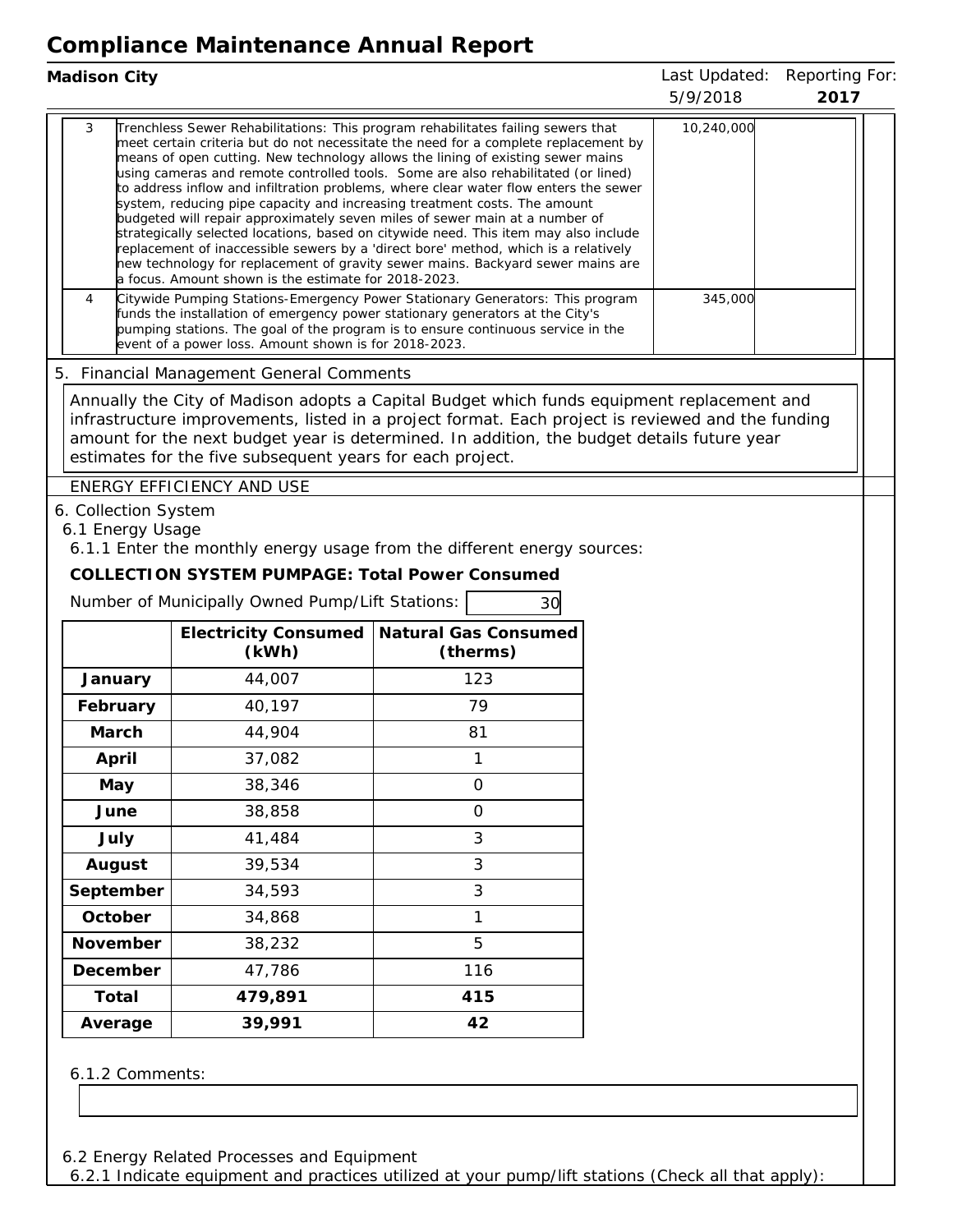| Madison City                                                                                                                                                                                                                             | Last Updated:<br>5/9/2018 | Reporting For:<br>2017 |
|------------------------------------------------------------------------------------------------------------------------------------------------------------------------------------------------------------------------------------------|---------------------------|------------------------|
| ⊠ Comminution or Screening<br>$\Box$ Extended Shaft Pumps<br>$\Box$ Flow Metering and Recording<br>⊠ Pneumatic Pumping<br>⊠ SCADA System<br>$\Box$ Self-Priming Pumps<br>⊠ Submersible Pumps<br>□ Variable Speed Drives<br>$\Box$ Other: |                           |                        |
| 6.2.2 Comments:<br>6.3 Has an Energy Study been performed for your pump/lift stations?<br>$\bullet$ No                                                                                                                                   |                           |                        |
| o Yes<br>Year:<br>By Whom:<br>Describe and Comment:                                                                                                                                                                                      |                           |                        |
| 6.4 Future Energy Related Equipment<br>6.4.1 What energy efficient equipment or practices do you have planned for the future for your<br>pump/lift stations?                                                                             |                           |                        |
| More efficient pumps will be installed as pumps need to be replaced.                                                                                                                                                                     |                           |                        |

| <b>Total Points Generated</b>        |     |
|--------------------------------------|-----|
|                                      |     |
| Score (100 - Total Points Generated) | 100 |
| Section Grade                        |     |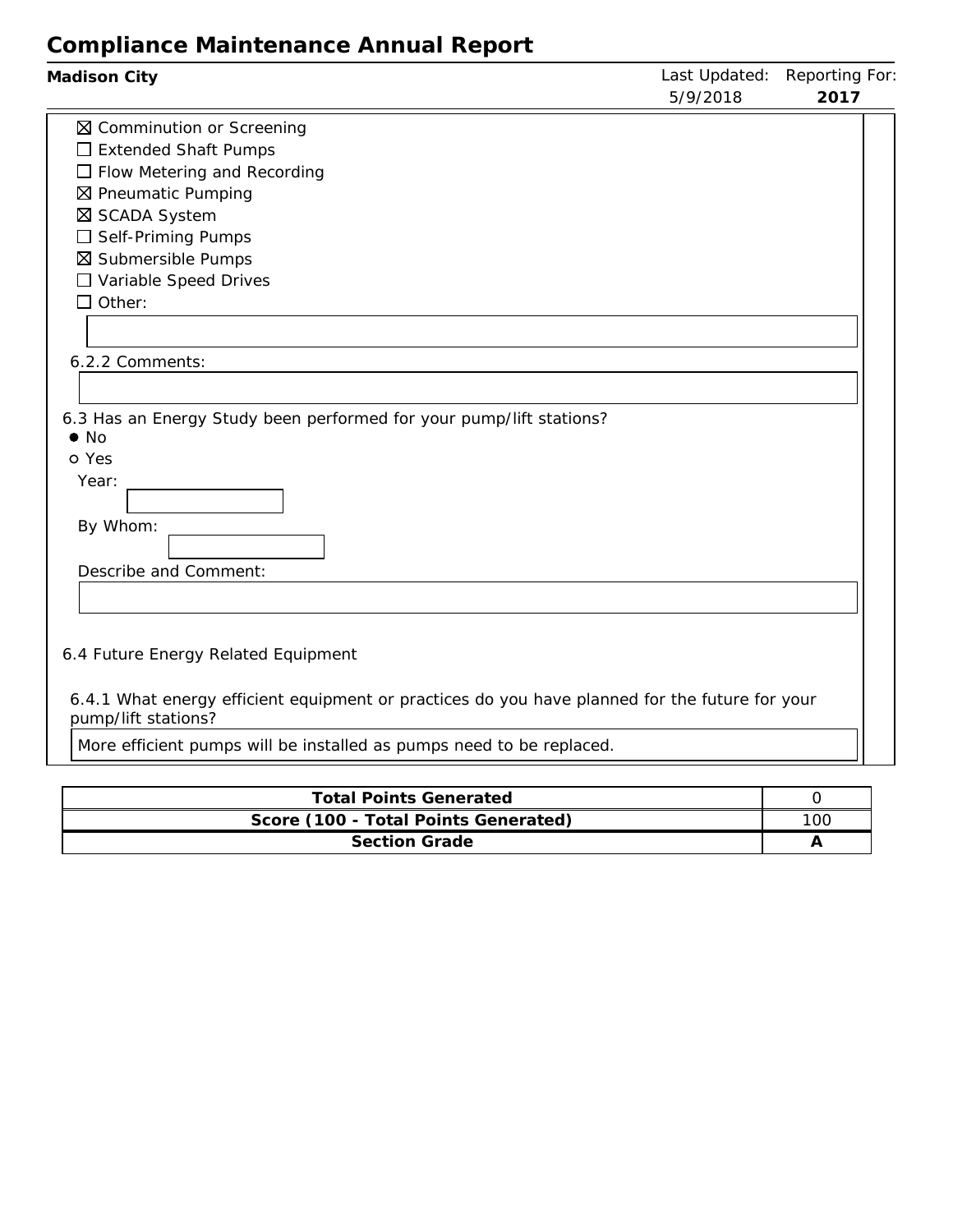| Madison City |  |
|--------------|--|
|--------------|--|

#### **Sanitary Sewer Collection Systems**

| 1. Capacity, Management, Operation, and Maintenance (CMOM) Program                                                                                                                                                                                                                                                                                                                                                                                                                                   |
|------------------------------------------------------------------------------------------------------------------------------------------------------------------------------------------------------------------------------------------------------------------------------------------------------------------------------------------------------------------------------------------------------------------------------------------------------------------------------------------------------|
| 1.1 Do you have a CMOM program that is being implemented?<br>$\bullet$ Yes                                                                                                                                                                                                                                                                                                                                                                                                                           |
| o No                                                                                                                                                                                                                                                                                                                                                                                                                                                                                                 |
| If No, explain:                                                                                                                                                                                                                                                                                                                                                                                                                                                                                      |
|                                                                                                                                                                                                                                                                                                                                                                                                                                                                                                      |
| 1.2 Do you have a CMOM program that contains all the applicable components and items                                                                                                                                                                                                                                                                                                                                                                                                                 |
| according to Wisc. Adm Code NR 210.23 (4)?                                                                                                                                                                                                                                                                                                                                                                                                                                                           |
| $\bullet$ Yes                                                                                                                                                                                                                                                                                                                                                                                                                                                                                        |
| O No (30 points)                                                                                                                                                                                                                                                                                                                                                                                                                                                                                     |
| O N/A                                                                                                                                                                                                                                                                                                                                                                                                                                                                                                |
| If No or N/A, explain:                                                                                                                                                                                                                                                                                                                                                                                                                                                                               |
|                                                                                                                                                                                                                                                                                                                                                                                                                                                                                                      |
| 1.3 Does your CMOM program contain the following components and items? (check the                                                                                                                                                                                                                                                                                                                                                                                                                    |
| components and items that apply)                                                                                                                                                                                                                                                                                                                                                                                                                                                                     |
| □ Goals [NR 210.23 (4)(a)]                                                                                                                                                                                                                                                                                                                                                                                                                                                                           |
| Describe the major goals you had for your collection system last year:                                                                                                                                                                                                                                                                                                                                                                                                                               |
| II. Goals & Objectives                                                                                                                                                                                                                                                                                                                                                                                                                                                                               |
| A. DNR Required                                                                                                                                                                                                                                                                                                                                                                                                                                                                                      |
|                                                                                                                                                                                                                                                                                                                                                                                                                                                                                                      |
| The City of Madison's CMOM program is designed to ensure that the following general standards                                                                                                                                                                                                                                                                                                                                                                                                        |
| as articulated in NR 210.23 are met:                                                                                                                                                                                                                                                                                                                                                                                                                                                                 |
| 1. The sewage collection system is properly managed, operated, and maintained at all times.<br>2. The sewage collection system provides adequate capacity to convey all peak design flows.<br>3. All feasible steps are taken to eliminate excessive infiltration and inflow as defined in s. NR<br>110.03 (13c), cease sanitary sewer overflows and sewage treatment facility overflows and<br>mitigate the impact of such overflows on waters of the state, the environment, and public<br>health. |
| 4. A process is in place to notify the public and other directly affected parties of any incidents of<br>overflows from the sewerage system.                                                                                                                                                                                                                                                                                                                                                         |
| 5. Annual reports are submitted in accordance with the provisions of ch. NR 208                                                                                                                                                                                                                                                                                                                                                                                                                      |
| <b>B. MSU Specific</b>                                                                                                                                                                                                                                                                                                                                                                                                                                                                               |
| The City of Madison's goals for the operation and maintenance of its wastewater collection<br>system are:                                                                                                                                                                                                                                                                                                                                                                                            |
| • Convey wastewater to the Nine Springs Wastewater Treatment Plant with minimum inflow,<br>infiltration and exfiltration.                                                                                                                                                                                                                                                                                                                                                                            |
| • Prevent public health hazards.<br>• Reduce inconvenience and damage by responsibly handling service interruptions.                                                                                                                                                                                                                                                                                                                                                                                 |
| • Eliminate claims and legal fees related to backup by providing immediate, concerned and                                                                                                                                                                                                                                                                                                                                                                                                            |
| efficient service to all emergency calls.                                                                                                                                                                                                                                                                                                                                                                                                                                                            |
| • Protect municipal investment by increasing the useful life and capacities of the system and<br>parts.                                                                                                                                                                                                                                                                                                                                                                                              |
| • Use operating funds efficiently.                                                                                                                                                                                                                                                                                                                                                                                                                                                                   |
| • Perform all activities safely and avoid injury.                                                                                                                                                                                                                                                                                                                                                                                                                                                    |
| Did you accomplish them?                                                                                                                                                                                                                                                                                                                                                                                                                                                                             |
| $\bullet$ Yes                                                                                                                                                                                                                                                                                                                                                                                                                                                                                        |
| o No                                                                                                                                                                                                                                                                                                                                                                                                                                                                                                 |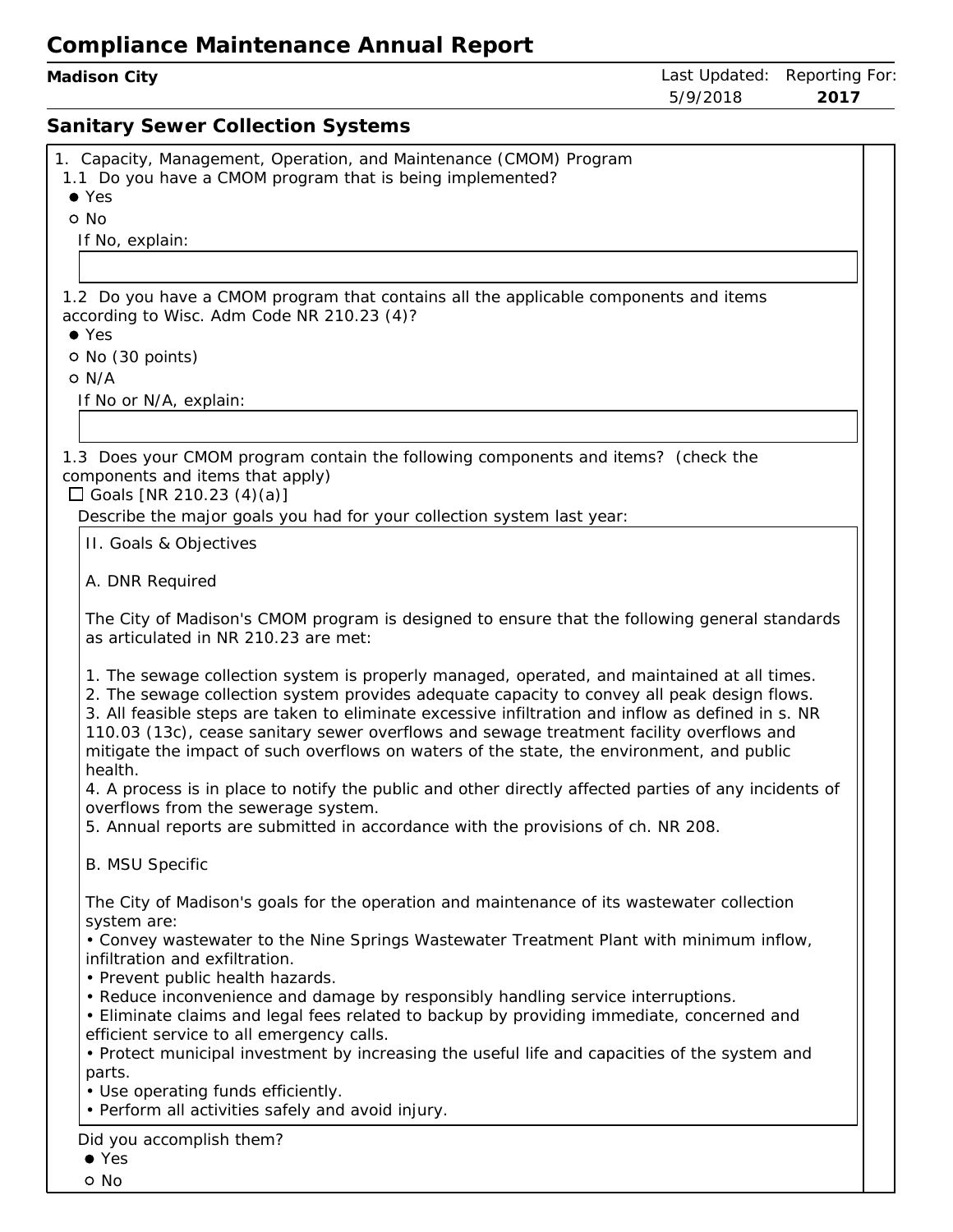| Madison City                                                                                                                                   | 5/9/2018 | Last Updated: Reporting For:<br>2017 |
|------------------------------------------------------------------------------------------------------------------------------------------------|----------|--------------------------------------|
| If No, explain:                                                                                                                                |          |                                      |
|                                                                                                                                                |          |                                      |
| $\boxtimes$ Organization [NR 210.23 (4) (b)]                                                                                                   |          |                                      |
| Does this chapter of your CMOM include:                                                                                                        |          |                                      |
| $\boxtimes$ Organizational structure and positions (eg. organizational chart and position descriptions)                                        |          |                                      |
| $\boxtimes$ Internal and external lines of communication responsibilities                                                                      |          |                                      |
| $\boxtimes$ Person(s) responsible for reporting overflow events to the department and the public                                               |          |                                      |
| $\boxtimes$ Legal Authority [NR 210.23 (4) (c)]                                                                                                |          |                                      |
| What is the legally binding document that regulates the use of your sewer system?                                                              |          |                                      |
| Chapter 35 of the Madison General Ordinances - The Public Sewage System                                                                        |          |                                      |
| If you have a Sewer Use Ordinance or other similar document, when was it last reviewed and<br>revised? (MM/DD/YYYY)<br>06/28/2017              |          |                                      |
| Does your sewer use ordinance or other legally binding document address the following:<br>$\boxtimes$ Private property inflow and infiltration |          |                                      |
| $\boxtimes$ New sewer and building sewer design, construction, installation, testing and inspection                                            |          |                                      |
| $\boxtimes$ Rehabilitated sewer and lift station installation, testing and inspection                                                          |          |                                      |
| □Sewage flows satellite system and large private users are monitored and controlled, as                                                        |          |                                      |
| necessary<br>$\boxtimes$ Fat, oil and grease control                                                                                           |          |                                      |
| $\boxtimes$ Enforcement procedures for sewer use non-compliance                                                                                |          |                                      |
| ⊠ Operation and Maintenance [NR 210.23 (4) (d)]                                                                                                |          |                                      |
| Does your operation and maintenance program and equipment include the following:                                                               |          |                                      |
| $\boxtimes$ Equipment and replacement part inventories                                                                                         |          |                                      |
| ⊠ Up-to-date sewer system map                                                                                                                  |          |                                      |
| ⊠A management system (computer database and/or file system) for collection system                                                              |          |                                      |
| information for O&M activities, investigation and rehabilitation                                                                               |          |                                      |
| $\boxtimes$ A description of routine operation and maintenance activities (see question 2 below)                                               |          |                                      |
| ⊠ Capacity assessment program<br>⊠ Basement back assessment and correction                                                                     |          |                                      |
| ⊠ Regular O&M training                                                                                                                         |          |                                      |
| ⊠ Design and Performance Provisions [NR 210.23 (4) (e)]                                                                                        |          |                                      |
| What standards and procedures are established for the design, construction, and inspection of                                                  |          |                                      |
| the sewer collection system, including building sewers and interceptor sewers on private                                                       |          |                                      |
| property?                                                                                                                                      |          |                                      |
| ⊠ State Plumbing Code, DNR NR 110 Standards and/or local Municipal Code Requirements                                                           |          |                                      |
| $\boxtimes$ Construction, Inspection, and Testing                                                                                              |          |                                      |
| ⊠ Others:                                                                                                                                      |          |                                      |
| City of Madison Standard Specifications for Public Works Construction                                                                          |          |                                      |
| ⊠ Overflow Emergency Response Plan [NR 210.23 (4) (f)]                                                                                         |          |                                      |
| Does your emergency response capability include:                                                                                               |          |                                      |
| ⊠ Responsible personnel communication procedures                                                                                               |          |                                      |
| $\boxtimes$ Response order, timing and clean-up                                                                                                |          |                                      |
| $\boxtimes$ Public notification protocols                                                                                                      |          |                                      |
| $\boxtimes$ Training                                                                                                                           |          |                                      |
| $\boxtimes$ Emergency operation protocols and implementation procedures                                                                        |          |                                      |
| ⊠ Annual Self-Auditing of your CMOM Program [NR 210.23 (5)]                                                                                    |          |                                      |
| $\boxtimes$ Special Studies Last Year (check only those that apply):<br>$\boxtimes$ Infiltration/Inflow (I/I) Analysis                         |          |                                      |
| Sewer System Evaluation Survey (SSES)                                                                                                          |          |                                      |
|                                                                                                                                                |          |                                      |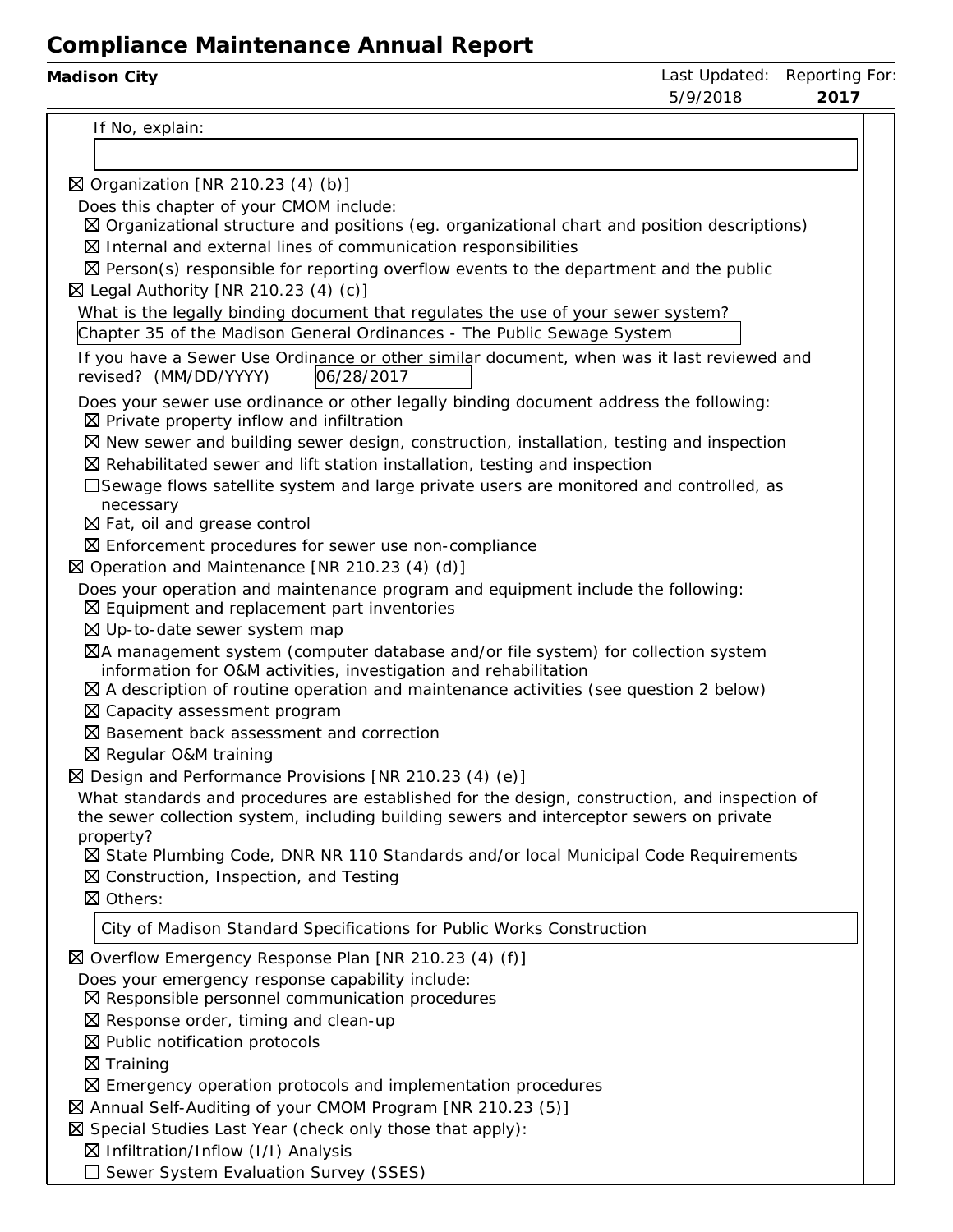| Madison City                                                                                                                | 5/9/2018 | Last Updated: Reporting For:<br>2017 |
|-----------------------------------------------------------------------------------------------------------------------------|----------|--------------------------------------|
| $\Box$ Sewer Evaluation and Capacity Managment Plan (SECAP)<br>$\Box$ Lift Station Evaluation Report<br>$\boxtimes$ Others: |          |                                      |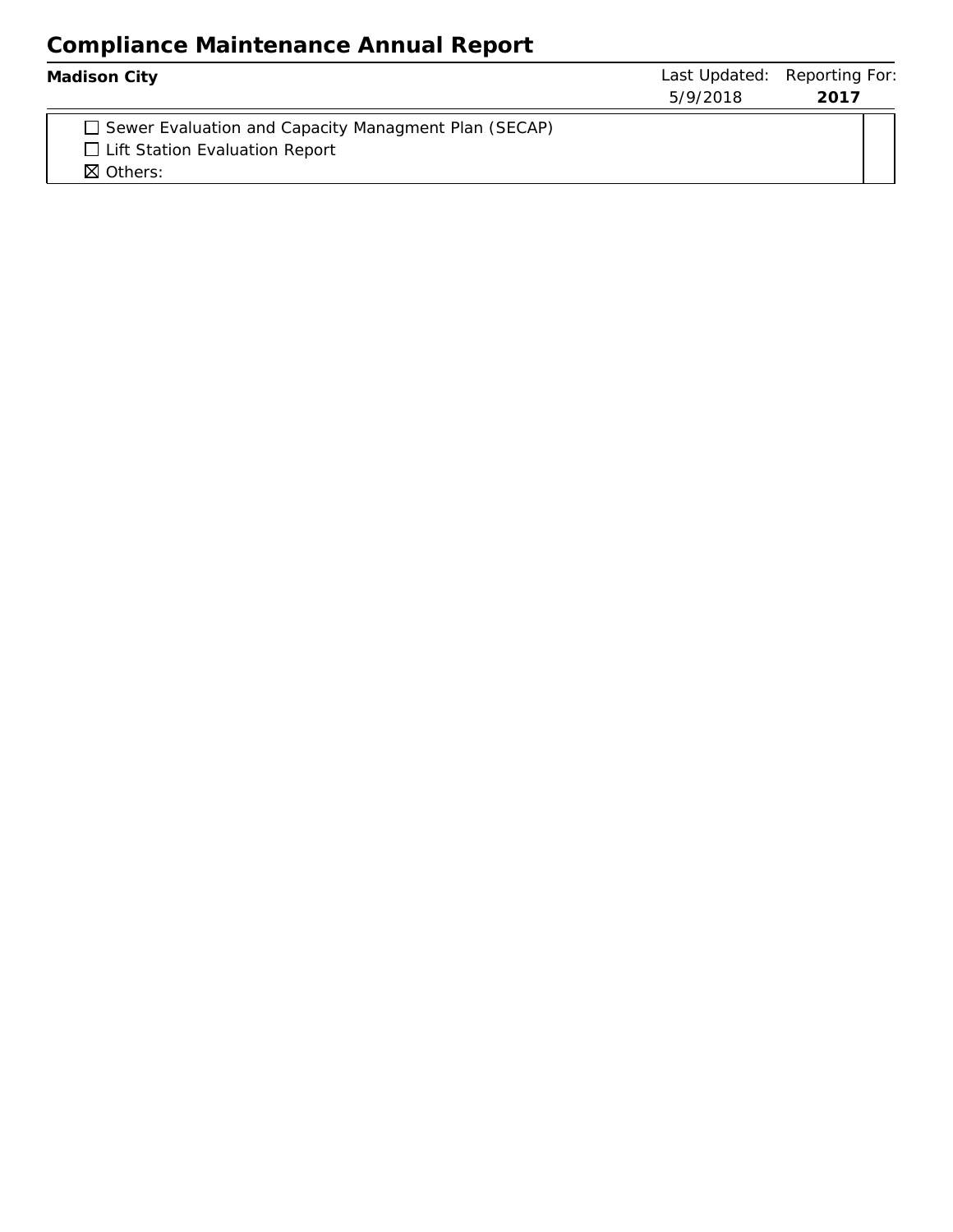I/I Analysis- The City has 3 areas where we have been focusing our efforts to reduce I/I due to observing high pump run times at the pumping stations that serve the basins. These 3 areas are the Hargrove/Johns Street area, the Truax Airport area and the Midtown Pumping Station area. With the Johns Street/ Hargrove Area, the City studied the area in 2012 utilizing pump run time data and flow monitors.

We studied the Truax Airport Lift Station Basin also utilizing flow monitoring equipment and pump run time data in 2004 and again in 2015. This basin has cured-in-place liners that were installed in 2008 as <sup>a</sup> result of recommendations from the 2004 Brown and Caldwell I/I study and some of these liners have since failed due to an inadequate amount of resin in the pipe liner. The 2015 Truax study done by City staff included reviewing the condition of the sewer mains with and without liners, reviewing flow monitoring data and evaluating pump flow data. Because of <sup>a</sup> lack of large rainfall events while we had our sewer flow monitors in place, we decided to continue our flow monitoring of the Truax Basin in 2016 when we did have rainfall. We found <sup>a</sup> significant amount of work needing to be done to reduce I/I.

The Mid-Town basin is <sup>a</sup> very new area where we experienced <sup>a</sup> casting being dislodged by farm equipment in September of 2014. We have since raised the problem casting and installed <sup>a</sup> bolted locking lid but we are still observing I/I in this basin with spikes in pump run times during rain events. The I/I problem in the basin was not believed to be an issue with the sewer mains but rather the manholes. In 2017 the City has adjusted 10 of the manholes to the estimated 100 year flood elevations, installed bolted castings and sealed the manhole barrel joints. We still are experiencing high I/I in this basin. We have now televised the sewer mains, lifted casting using additional barrel sections, and wrapped the manhole joints. We believe that the problem is that foundation floor drains are exposed while the numerous homes in this area are under construction. We will continue to monitor pump run times in this area.

SSES- On average, the City televises 85 Miles of sewer per year to evaluate how the sewers are performing and how we plan to improve the collection system based upon pipe defects(broken, fractured pipe, root obstructions, sags) or capacity concerns (pipe appears to be running at high levels).

SECAP- While the City is not required to have <sup>a</sup> formal SECAP plan, we have been closely monitoring the downtown redevelopment monitoring our capacity needs and upsizing sewer interceptors where it is needed. The City did do <sup>a</sup> study in 2015 of the sewer capacity needs in the near east side and the campus area where there has been <sup>a</sup> significant high density residential growth. Based upon the flow level observations and pending number of proposed dwelling units, the City upsized 719' of sewer on Bassett (2017) between University Ave to Dayton Street from <sup>a</sup> 12" diameter sewer to and 18" diameter sewer. The City also plans to upsize the sanitary sewer on Frances Street from Dayton Street north of University Ave., 1,158' of sewer to <sup>a</sup> 27" diameter sewer within the next 5 years. In 2018, the City intends to install 3 flow monitors downtown in the UW campus area on Frances St. and on John Nolen Drive to monitor the performance of the Frances Street sewer now that the sewer on N. Bassett Street has been installed. We plan to keep the monitors installed for 2-3 months. The next area where we plan to install the monitors will be the area east of capital between the capital and the Yahara River (Thornton Ave.)

Lift Station Evaluation Report- The City's Lift Stations are maintained and operated by the Madison Metropolitan Sewerage District. MMSD provides the City updates if there are pump run time spikes and or if there are problems with operation of the stations. The City also meets annually with MMSD to identify which stations have been problematic through the year. They also notify the City which stations are in need of upgrades whether it being upgrading pumps, electrical upgrades or complete pumping station renovation.

**0**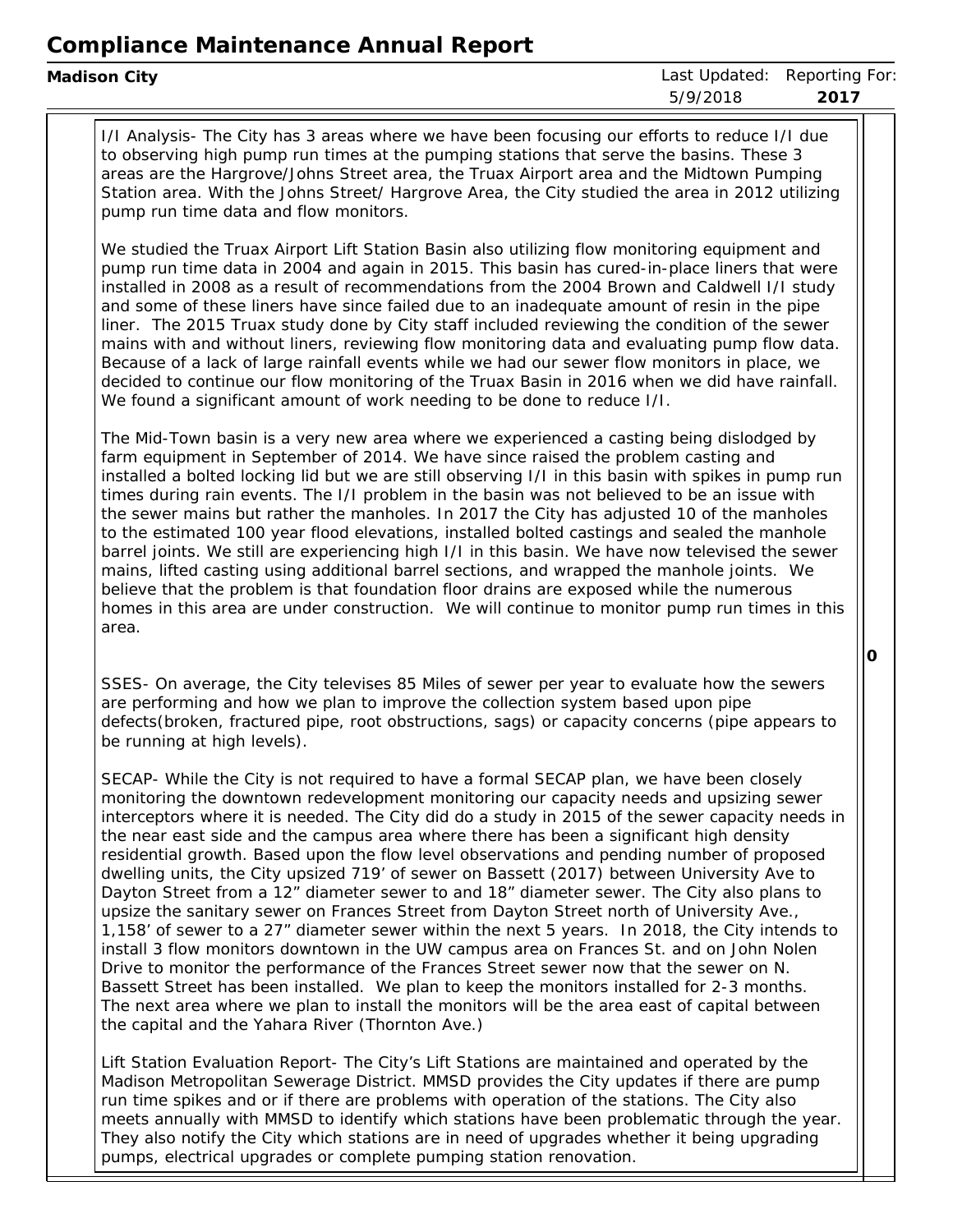| Madison City                              |                                                                                                                                                                                |                                             | Last Updated:<br>5/9/2018 | Reporting For:<br>2017 |
|-------------------------------------------|--------------------------------------------------------------------------------------------------------------------------------------------------------------------------------|---------------------------------------------|---------------------------|------------------------|
| 2. Operation and Maintenance              | 2.1 Did your sanitary sewer collection system maintenance program include the following<br>maintenance activities? Complete all that apply and indicate the amount maintained. |                                             |                           |                        |
| Cleaning                                  | 56.22                                                                                                                                                                          | % of system/year                            |                           |                        |
| Root removal                              | 1.08                                                                                                                                                                           | % of system/year                            |                           |                        |
| Flow monitoring                           |                                                                                                                                                                                | % of system/year                            |                           |                        |
| Smoke testing                             |                                                                                                                                                                                | % of system/year                            |                           |                        |
| Sewer line<br>televising                  | 5.86                                                                                                                                                                           | % of system/year                            |                           |                        |
| Manhole<br>inspections                    | 3.21                                                                                                                                                                           | % of system/year                            |                           |                        |
| Lift station O&M                          | 66                                                                                                                                                                             | # per L.S./year                             |                           |                        |
| Manhole<br>rehabilitation                 | 1.29                                                                                                                                                                           | % of manholes rehabbed                      |                           |                        |
| Mainline<br>rehabilitation                | 1.06                                                                                                                                                                           | % of sewer lines rehabbed                   |                           |                        |
| Private sewer<br>inspections              | 0                                                                                                                                                                              | % of system/year                            |                           |                        |
| Private sewer I/I<br>removal              | Ο                                                                                                                                                                              | % of private services                       |                           |                        |
| River or water<br>crossings               | 57.67                                                                                                                                                                          | % of pipe crossings evaluated or maintained |                           |                        |
|                                           | Please include additional comments about your sanitary sewer collection system below:                                                                                          |                                             |                           |                        |
| 3. Performance Indicators                 | 3.1 Provide the following collection system and flow information for the past year.<br>38.28 Total actual amount of precipitation last year in inches                          |                                             |                           |                        |
|                                           | 34.44 Annual average precipitation (for your location)                                                                                                                         |                                             |                           |                        |
|                                           | 788.26 Miles of sanitary sewer                                                                                                                                                 |                                             |                           |                        |
|                                           | 30 Number of lift stations                                                                                                                                                     |                                             |                           |                        |
|                                           | Number of lift station failures                                                                                                                                                |                                             |                           |                        |
| 17                                        | Number of sewer pipe failures                                                                                                                                                  |                                             |                           |                        |
|                                           | 13 Number of basement backup occurrences                                                                                                                                       |                                             |                           |                        |
|                                           | 19 Number of complaints                                                                                                                                                        |                                             |                           |                        |
| 27.3                                      | Average daily flow in MGD (if available)                                                                                                                                       |                                             |                           |                        |
|                                           | Peak monthly flow in MGD (if available)                                                                                                                                        |                                             |                           |                        |
|                                           | Peak hourly flow in MGD (if available)                                                                                                                                         |                                             |                           |                        |
| 3.2 Performance ratios for the past year: | 0.00 Lift station failures (failures/year)                                                                                                                                     |                                             |                           |                        |
|                                           | 0.02 Sewer pipe failures (pipe failures/sewer mile/yr)                                                                                                                         |                                             |                           |                        |
|                                           | 0.00 Sanitary sewer overflows (number/sewer mile/yr)                                                                                                                           |                                             |                           |                        |
| 0.02                                      | Basement backups (number/sewer mile)                                                                                                                                           |                                             |                           |                        |
| 0.02                                      | Complaints (number/sewer mile)                                                                                                                                                 |                                             |                           |                        |
|                                           | 0.0 Peaking factor ratio (Peak Monthly: Annual Daily Avg)                                                                                                                      |                                             |                           |                        |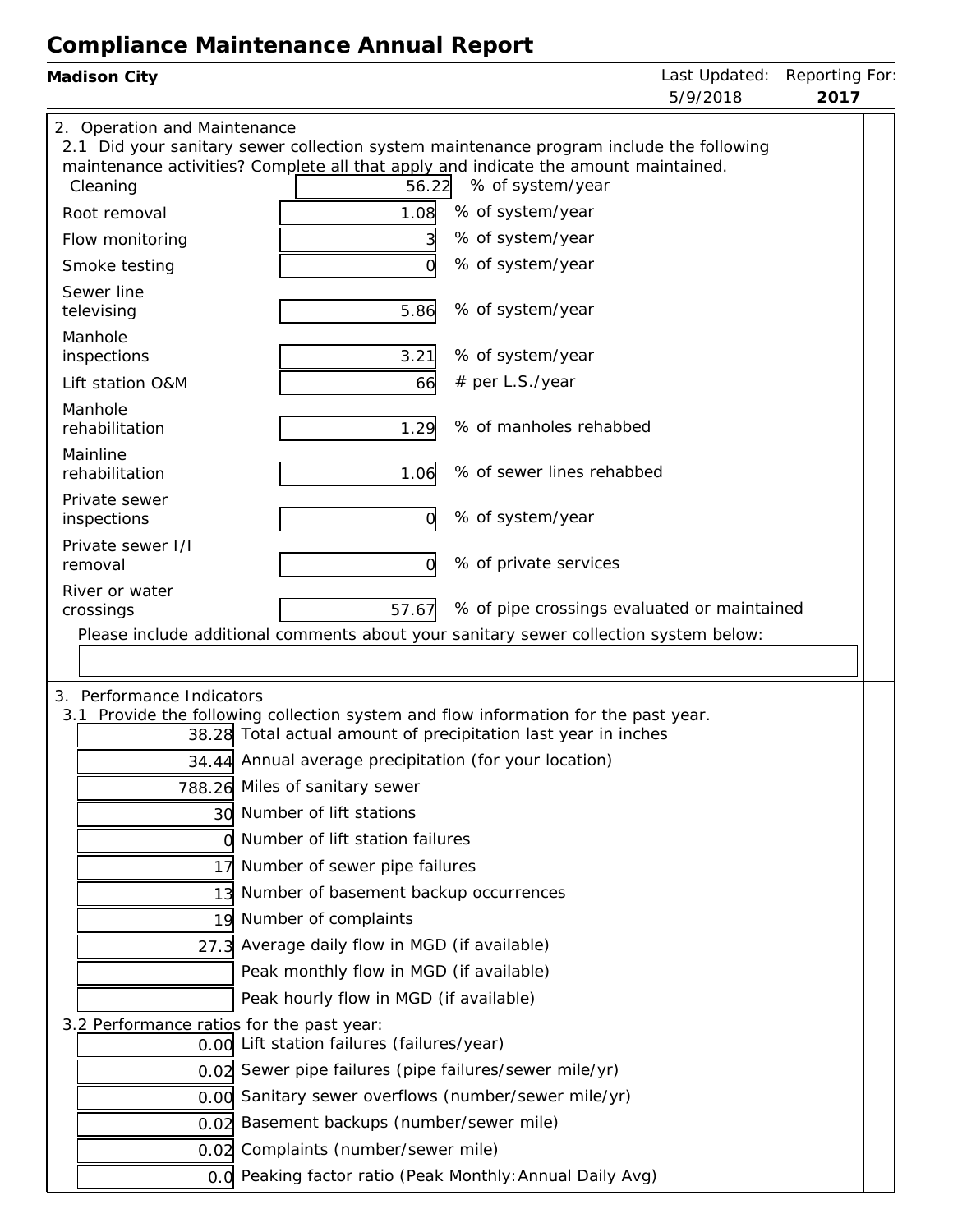| Madison City |  |
|--------------|--|
|--------------|--|

|                                                                                                                                                                                             |                                                                                                                                                                                                                                                                                                                                                                                                                                      |                                                                                                                                                                                                                                                                                                                                                                                                                                                                                                                                                                                                | J/ 7/ 20 I 0                  | 20 I I                   |  |
|---------------------------------------------------------------------------------------------------------------------------------------------------------------------------------------------|--------------------------------------------------------------------------------------------------------------------------------------------------------------------------------------------------------------------------------------------------------------------------------------------------------------------------------------------------------------------------------------------------------------------------------------|------------------------------------------------------------------------------------------------------------------------------------------------------------------------------------------------------------------------------------------------------------------------------------------------------------------------------------------------------------------------------------------------------------------------------------------------------------------------------------------------------------------------------------------------------------------------------------------------|-------------------------------|--------------------------|--|
|                                                                                                                                                                                             |                                                                                                                                                                                                                                                                                                                                                                                                                                      | 0.0 Peaking factor ratio (Peak Hourly: Annual Daily Avg)                                                                                                                                                                                                                                                                                                                                                                                                                                                                                                                                       |                               |                          |  |
|                                                                                                                                                                                             | 4. Overflows                                                                                                                                                                                                                                                                                                                                                                                                                         |                                                                                                                                                                                                                                                                                                                                                                                                                                                                                                                                                                                                |                               |                          |  |
|                                                                                                                                                                                             | LIST OF SANITARY SEWER (SSO) AND TREATMENT FACILITY (TFO) OFERFLOWS REPORTED **                                                                                                                                                                                                                                                                                                                                                      |                                                                                                                                                                                                                                                                                                                                                                                                                                                                                                                                                                                                |                               |                          |  |
|                                                                                                                                                                                             | Date                                                                                                                                                                                                                                                                                                                                                                                                                                 | Location                                                                                                                                                                                                                                                                                                                                                                                                                                                                                                                                                                                       | Cause                         | Estimated<br>Volume (MG) |  |
|                                                                                                                                                                                             | 0 8/1/2017 1:45:00 PM -<br>8/1/2017 1:50:00 PM                                                                                                                                                                                                                                                                                                                                                                                       | Contractor temporary bypass pumping operation,<br>209 Ramsey Ct., Madison, WI                                                                                                                                                                                                                                                                                                                                                                                                                                                                                                                  | Broken Sewer, Broken<br>Sewer | $0 - 0.0001$             |  |
|                                                                                                                                                                                             | corrected.                                                                                                                                                                                                                                                                                                                                                                                                                           | ** If there were any SSOs or TFOs that are not listed above, please contact the DNR and stop work on this section until                                                                                                                                                                                                                                                                                                                                                                                                                                                                        |                               |                          |  |
|                                                                                                                                                                                             |                                                                                                                                                                                                                                                                                                                                                                                                                                      | What actions were taken, or are underway, to reduce or eliminate SSO or TFO occurences in the future?                                                                                                                                                                                                                                                                                                                                                                                                                                                                                          |                               |                          |  |
|                                                                                                                                                                                             | Post-SSO Standard Operating Procedure:                                                                                                                                                                                                                                                                                                                                                                                               | After resolving issues causing SSO our standard operating procedure is to televise impacted line. The inspection is<br>reviewed to determine if a structural deficiency is present that needs to be remedied, if a different preventive maintenance<br>cleaning schedule or process is required, and/or if a sewer system user needs to be contacted to address discharge issues.                                                                                                                                                                                                              |                               |                          |  |
|                                                                                                                                                                                             | 5. Infiltration / Inflow (I/I)<br>o Yes<br>$\bullet$ No                                                                                                                                                                                                                                                                                                                                                                              | 5.1 Was infiltration/inflow (I/I) significant in your community last year?                                                                                                                                                                                                                                                                                                                                                                                                                                                                                                                     |                               |                          |  |
|                                                                                                                                                                                             | If Yes, please describe:                                                                                                                                                                                                                                                                                                                                                                                                             |                                                                                                                                                                                                                                                                                                                                                                                                                                                                                                                                                                                                |                               |                          |  |
|                                                                                                                                                                                             |                                                                                                                                                                                                                                                                                                                                                                                                                                      |                                                                                                                                                                                                                                                                                                                                                                                                                                                                                                                                                                                                |                               |                          |  |
|                                                                                                                                                                                             |                                                                                                                                                                                                                                                                                                                                                                                                                                      |                                                                                                                                                                                                                                                                                                                                                                                                                                                                                                                                                                                                |                               |                          |  |
| 5.2 Has infiltration/inflow and resultant high flows affected performance or created problems in<br>your collection system, lift stations, or treatment plant at any time in the past year? |                                                                                                                                                                                                                                                                                                                                                                                                                                      |                                                                                                                                                                                                                                                                                                                                                                                                                                                                                                                                                                                                |                               |                          |  |
|                                                                                                                                                                                             | o Yes                                                                                                                                                                                                                                                                                                                                                                                                                                |                                                                                                                                                                                                                                                                                                                                                                                                                                                                                                                                                                                                |                               |                          |  |
|                                                                                                                                                                                             | $\bullet$ No                                                                                                                                                                                                                                                                                                                                                                                                                         |                                                                                                                                                                                                                                                                                                                                                                                                                                                                                                                                                                                                |                               |                          |  |
|                                                                                                                                                                                             | If Yes, please describe:                                                                                                                                                                                                                                                                                                                                                                                                             |                                                                                                                                                                                                                                                                                                                                                                                                                                                                                                                                                                                                |                               |                          |  |
|                                                                                                                                                                                             |                                                                                                                                                                                                                                                                                                                                                                                                                                      |                                                                                                                                                                                                                                                                                                                                                                                                                                                                                                                                                                                                |                               |                          |  |
|                                                                                                                                                                                             |                                                                                                                                                                                                                                                                                                                                                                                                                                      | 5.3 Explain any infiltration/inflow (I/I) changes this year from previous years:                                                                                                                                                                                                                                                                                                                                                                                                                                                                                                               |                               |                          |  |
|                                                                                                                                                                                             | In 2017, the City experienced three rain events on the west side exceeding 2 inches but the rain<br>events were highly isolated with the West side and the East side not coinciding. The largest<br>rainfall event was 2.74" on 7/10/17. According to the City's Pump data (Midtown), we experience<br>a 458% of normal flow spike during rain event over normal flows (average flow 134,694 gpd,<br>617,760 gpd during rain event). |                                                                                                                                                                                                                                                                                                                                                                                                                                                                                                                                                                                                |                               |                          |  |
|                                                                                                                                                                                             | following day.                                                                                                                                                                                                                                                                                                                                                                                                                       | On the East side, we had our largest rain events on $7/21/2017$ (1.66") and $8/16/2017$ (1.68").<br>We observed flow spikes in the Johns Street basin MMSD Pump Station $#6(2.48 \text{ MGD Average})$ ,<br>3.35 MGD Peak, 135% of average flow) and on 7/22/2017, we had 4.78 MGD of flow (193% over<br>average flow). This pump station appears to have a lag with flow increases a day after the<br>event. The same was true for the 8/16/2017 storm event when the pump station was operating<br>at normal flow on the day of the event (2.50 MGD vs 2.48 MGD average) and 3.08 MGD on the |                               |                          |  |
|                                                                                                                                                                                             |                                                                                                                                                                                                                                                                                                                                                                                                                                      | In the Truax basin on 7/21 the storm event, we experienced 828,000 gallon vs 539,786 gallon<br>average flow (153% average flow) and on the 8/16/2017 event, we experienced 606,000 gallons<br>of flow vs 539,786 gallon average flow(112%). The peak flow observed in Truax was 1,170,00<br>gallons/ day of flow (6/23/2017) when we had a 0.83" rainfall. It should be noted that we had<br>the same rainfall total on the previous day(6/22/2017).                                                                                                                                           |                               |                          |  |

5.4 What is being done to address infiltration/inflow in your collection system?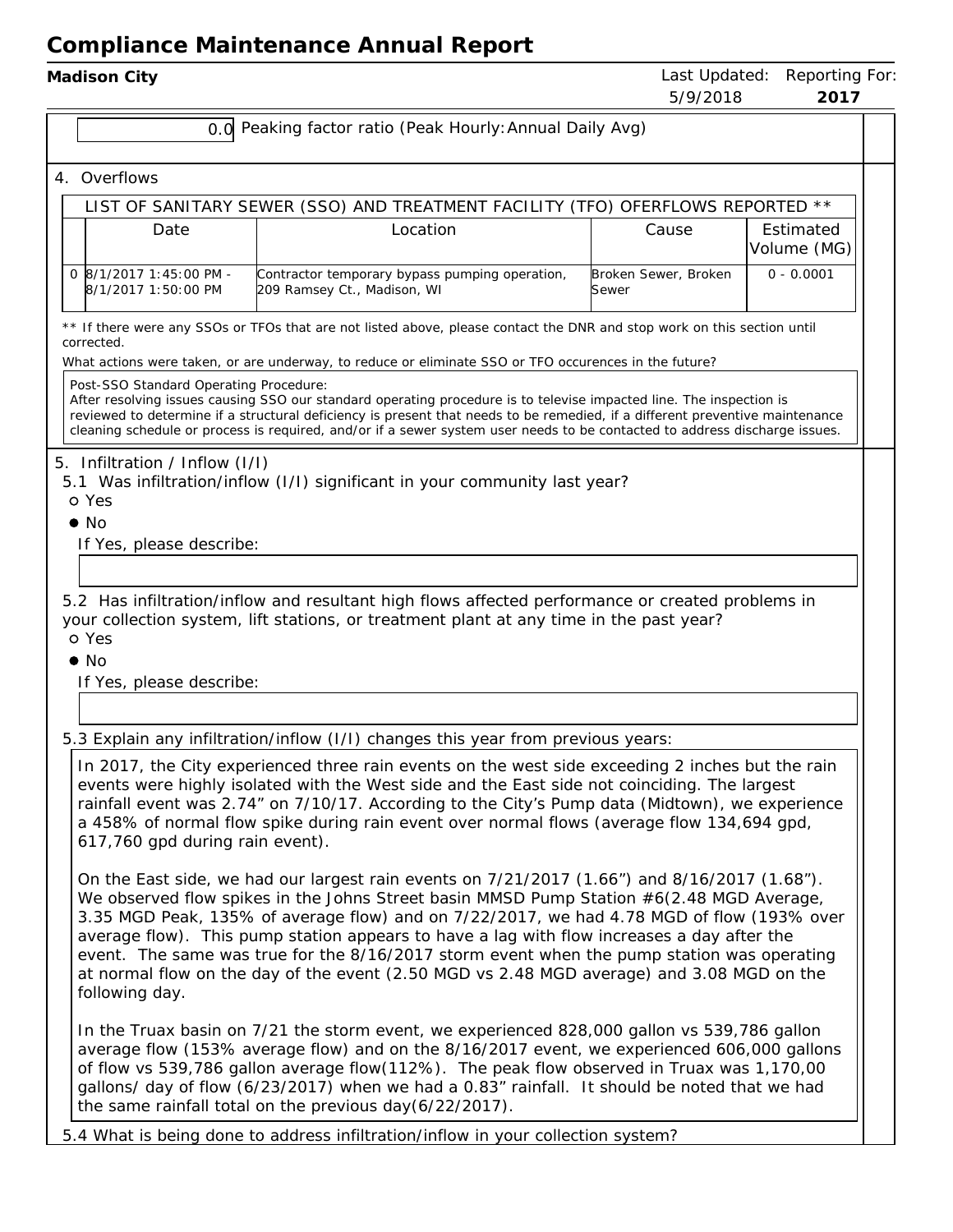| Madison City | Last Updated: Reporting For: |      |
|--------------|------------------------------|------|
|              | 5/9/2018                     | 2017 |
|              |                              |      |

We continue to replace/ line defective sewers in the Hargrove/Johns Street area and monitor our end results by observing pump run time data at the pumping station. In 2017 we replaced 144' of 18" diameter, 753' of 15" diameter, 46' of 12" diameter sewer, and 2,459 ft of 10" diameter sewer on Richard Street (Johns Street/ Hargrove Area (MMSD Pump Station #6) along with all of the laterals within the project limits. In 2018, we intend to install on 1028' of 15", 1972' of 10" and 580' of 8" sewer main on Richard and Schenk.

We intend to pipe burst 350' of 24" diameter sewer, open cut replace 422' of 8" diameter, and cured in place line 10,677 ft of sewer main varying in size from 8" diameter to 18" diameter in the studied the Truax Airport Lift Station Basin. In 2017, we CIPP lined 2,756 ft of sewer mains in this basin. In 2018 we intend to line 29 manholes in this basin.

We believe that the Mid-Town basin problem due to exposed foundation floor drains while homes in this area are under construction. We will continue to monitor pump run times in this area.

We are also proactively replacing old pin-type castings throughout the City with gasketed castings.

| <b>Total Points Generated</b>        |     |
|--------------------------------------|-----|
| Score (100 - Total Points Generated) | 100 |
| Section Grade                        |     |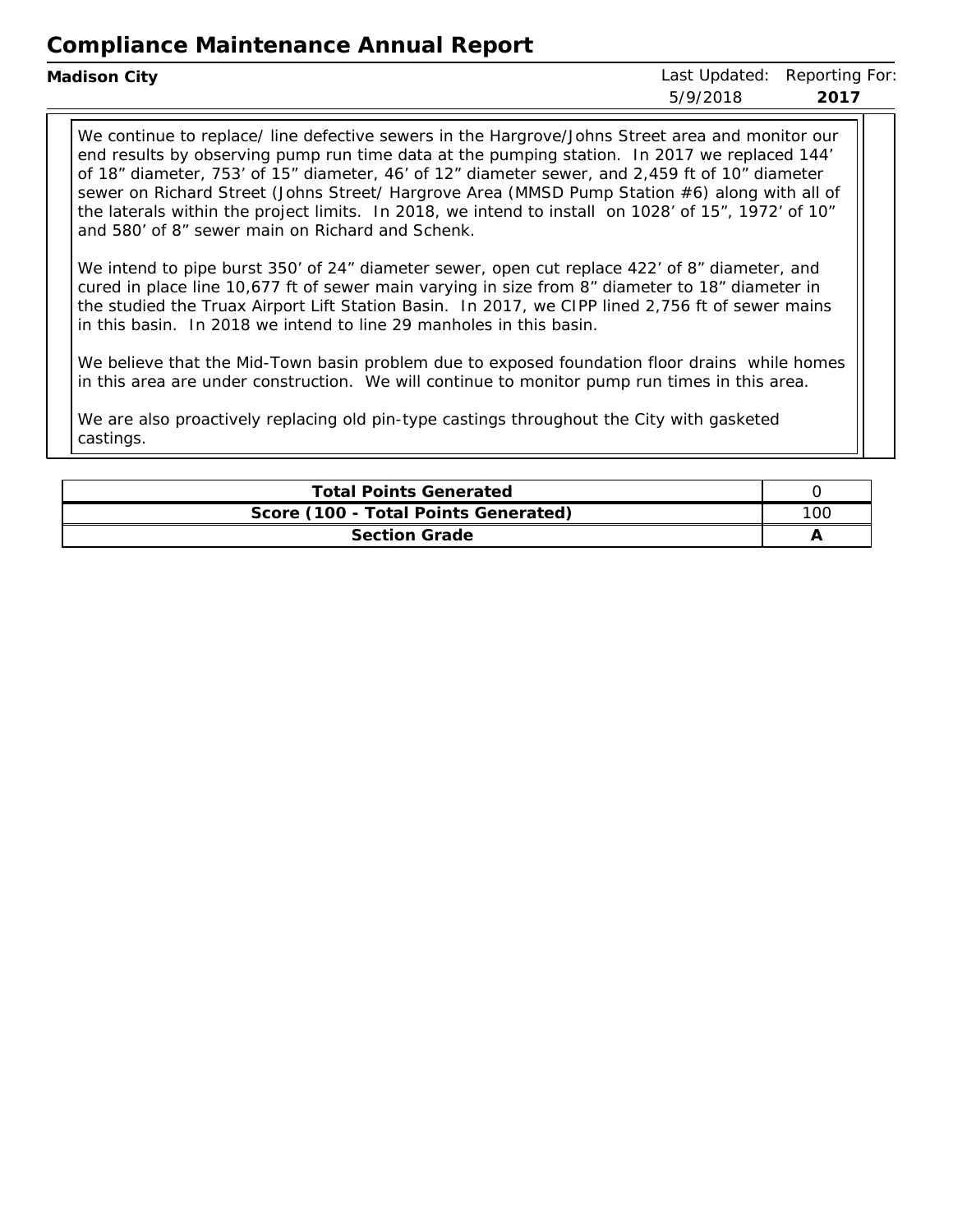| Madison City |  |
|--------------|--|
|--------------|--|

Last Updated: Reporting For: 5/9/2018 **2017**

#### **Grading Summary**

WPDES No: 0047341

| SECTIONS                           | LETTER GRADE | <b>GRADE POINTS</b> | <b>WEIGHTING</b><br><b>FACTORS</b> | <b>SECTION</b><br><b>POINTS</b> |
|------------------------------------|--------------|---------------------|------------------------------------|---------------------------------|
| Financial                          |              |                     |                                    |                                 |
| <b>Collection</b>                  |              |                     |                                    |                                 |
| <b>TOTALS</b>                      |              |                     |                                    |                                 |
| GRADE POINT AVERAGE $(GPA) = 4.00$ |              |                     |                                    |                                 |

Notes:

- A = Voluntary Range (Response Optional)
- B = Voluntary Range (Response Optional)
- C = Recommendation Range (Response Required)
- D = Action Range (Response Required)
- F = Action Range (Response Required)